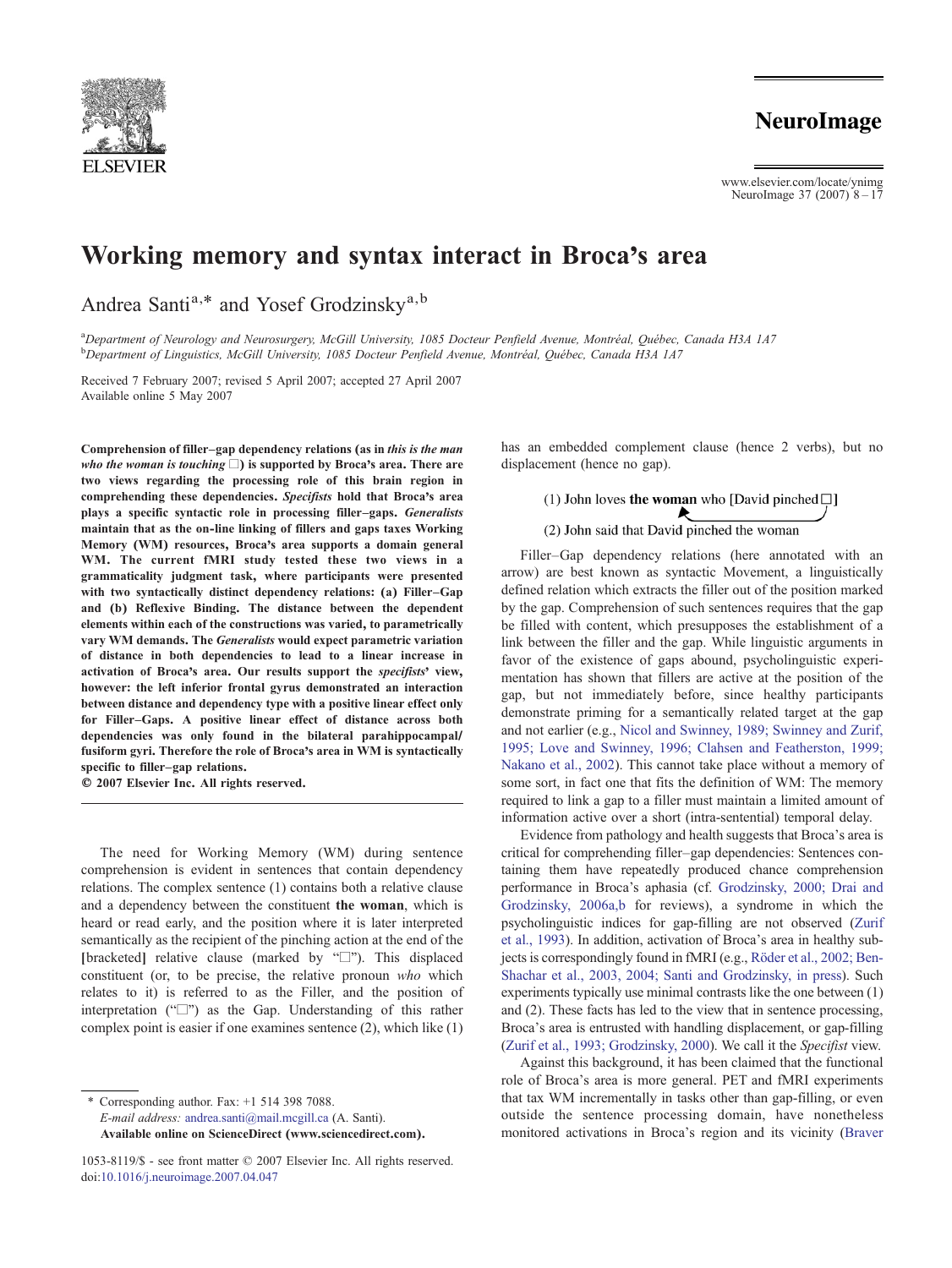[et al., 1997; Druzgal and D'esposito, 2001\)](#page-9-0). These experiments have typically, but not exclusively, used  $n$ -back tasks with letters and figures [\(Smith and Jonides, 1999](#page-9-0)). These results have led to a Generalist view of Broca's area, according to which this brain region supports a domain-general WM (either verbal or syntactic), not a particular syntactic process. The syntactic effects reported above, on the Generalist view, are consequences of a linguistically non-selective role of this brain region ([Just and](#page-9-0) [Carpenter, 1992; Caplan and Waters, 1999; Smith and Jonides,](#page-9-0) [1999; Ranganath et al., 2003](#page-9-0)).

Specifists do not deny that memory tasks and sentence tasks do activate similar loci in fMRI. Yet, do these results necessarily argue against their position? Note that Specifists propose that within the domain of sentence processing, the role of Broca's area is specialized to syntactic Movement relations. Indeed, they support their view with evidence from sentence processing studies that use sentences with and without Movement.

To the Specifists, then, Broca's area may be multi-functional, having modules that support a specialized role in sentence comprehension and a general WM. However, the evidence cited to bolster the Generalist claim contains materials from domains other than sentence processing (i.e., the processing of letters, shapes, etc.). The large distance between the materials and the tasks in question thus increases the likelihood that the purported generalization, which annuls the syntactic role of Broca's region, is actually spurious. For these views to be distinguished, then, evidence of a different kind is needed.

Our goal in this paper is to provide new fMRI evidence that bears on this debate. It is simply a matter of logic that in order to extend the scope of an account of the role played by a brain region in processing, the move from specific to broad must systematically proceed from particular to general. An attempt to adjudicate between the Specifist and Generalist views must begin by making comparisons within the sentence processing domain.

To this end, we need an intra-sentential dependency relation that, like filler–gap relations, requires WM, but at the same time is syntactically distinct from them. Such sentences would allow us to see whether the WM resource recruited for the processing of non-Movement dependencies is the same as the WM involved in the standard Movement sentences like (1). Once it has been shown that there is a WM generalization within the syntactic domain through the systematic study of different syntactic dependencies (i.e., through a minimal contrast), the Specifist claim would have to be modified. Such a result would moreover lead us to test whether the function of this WM generalizes further to modality of input (i.e., verbal) or other cognitive domains and so on [\(Just and Carpenter,](#page-9-0) [1992; Caplan and Waters, 1999; Friedmann and Gvion, 2003\)](#page-9-0). This experimental direction, then, has the potential of progressively testing the degree of involvement of the WM resource in Broca's area in cognitive processing.

Natural language avails us of dependency relations other than Movement, which is where we start. To appreciate the syntactic distinctions that exist between dependencies, we should consider a concrete example. Two distinct intra-sentential dependency relations are presented in (3) and (4) ([Lasnik and Uriagereka,](#page-9-0) [1988](#page-9-0)).



Like before, both sentences have a main clause and an embedded clause. Yet here, they both contain a dependency relation. In (3), a reflexive depends on an antecedent NP for reference. This relation is called Binding. The gap in (4) likewise depends on a filler, maintaining a Movement relation as discussed above. The roughand-ready Generalist WM-perspective of Broca's area puts these two dependencies on a par. Both require the rapid, temporary establishment of a link between two non-adjacent elements in a sequence, and hence a comparison between activations due to sentences containing them (all else equal) should yield at a minimum activation overlap in Broca's region, but possibly greater activation within this overlap for one dependency over the other depending on putative differences in difficulty between them. Comprehension impairments in Broca's aphasia should likewise be on a par in  $(3)-(4)$ .

The Specifist view maintains that these two relations are not alike. Important syntactic and processing differences between the two dependencies could require distinct computational mechanisms that embed separate WM resources. Syntactically, the antecedent of a reflexive (Mary in  $(3)$ ) is in a position that is part of a canonical ordering of the elements in a sentence (an argument position), whereas in Movement, a displaced filler (The woman, who, in (4)) is not. In the Binding relation in (3), the reflexive herself must agree in number and gender with its antecedent Mary, and the latter must be the structurally nearest NP. Binding requires the antecedent to be structurally close to the reflexive (cf. the ungrammaticality of \*John knows Mary pinched himself), while Movement is exempt from such restrictions (cf. Which student did Bill say that Fred claimed that Sue thought John loves  $\blacksquare$ ?). In terms of processing, the 2 dependencies differ with regards to whether they can be readily identified early on in processing, or only in retrospect. In Movement, the need to search for a gap is revealed as soon as the processor encounters the filler (roughly, displaced and cued by who in (4)); but no such cues are available for Binding (the reflexive in (3) may be replaced with a lexical NP such as a name, and the sentence would still be grammatical). It is not until processing reaches the reflexive in (3) that the dependency relation becomes evident.

This last distinction seems to reflect in the demands that the processing of these two dependencies make on WM. Movement seems to place greater demands on storage processes (as processing includes a search for a gap after the filler has been identified and stored in WM), whereas Binding appears to put greater demands on retrieval processes (while still requiring a WM resource) as anaphoric reference to the reflexive is assigned only in retrospect (there is a backwards search for an antecedent). Given on-line studies show that the filler cannot be accessed at any point between its initial presentation and its gap, one may want to argue that retrieval processes are primarily engaged in filler–gap dependencies and not storage ones. This argument is curtailed by considering that in order to have reactivation, there must be storage and that only certain syntactic cues allow for semantic reactivation.

The above differences between the two types of dependencies – especially those that are linguistic in nature – lead the Specifists to expect a neurological separation between WM for Binding and for Movement. Generalists, by contrast, deny the neurological relevance of the distinction between the two. The minimal contrast between Binding (3) and Movement (4) thus seems appropriate to distinguish between the approaches in neuroimaging and in aphasia experiments.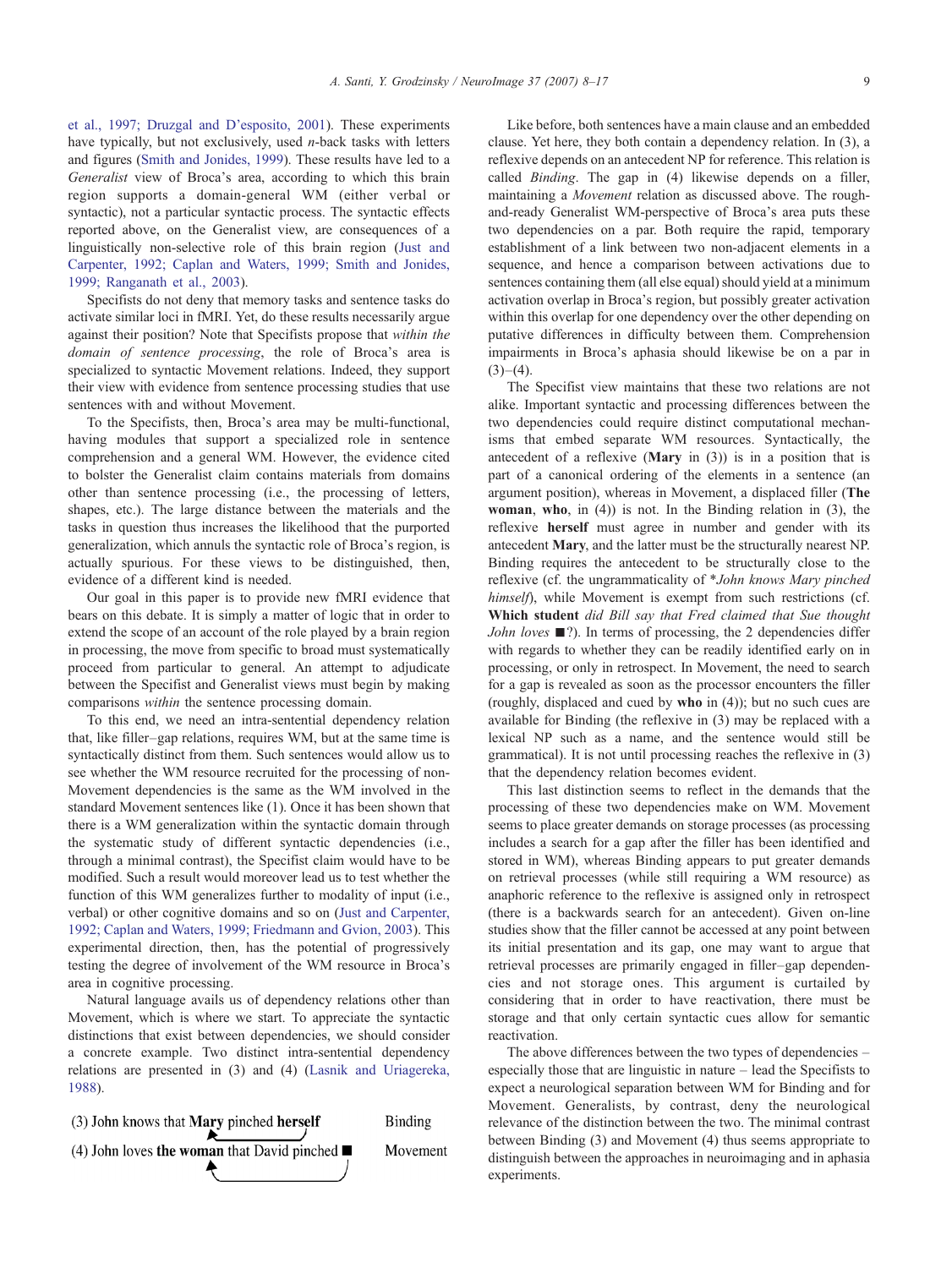<span id="page-2-0"></span>The results of a recent combined aphasia and fMRI study provide preliminary support to the Specifist view: the two syntactic dependencies were found to activate distinct cortical regions in healthy subjects (different parts of Broca's area, and of the left middle/superior temporal cortex, see [Santi and Grodzinsky, in](#page-9-0) [press\)](#page-9-0). Likewise, the aphasics' behavioral performance distinguished between these two syntactic pairs.

These results are inconsistent with the Generalist view, which assumes a common neurological WM resource for language. They are, moreover, bolstered by findings from two additional recent studies, which only used Movement sentences, but increased WM demands by adding a phrase (adjectival, prepositional and/or adverbial) between the filler and the gap while controlling for absolute sentence length [\(Cooke et al., 2001](#page-9-0) in English and [Fiebach et al., 2005](#page-9-0) in German). Longer filler–gap distance led to greater activation within the left inferior frontal gyrus (LIFG; BA 47 and BA 44, respectively) and temporal cortices (BA 21, 22, and 39) than shorter distances.

While these results are suggestive, they are not conclusive. All three studies used a subtractive method, and [Cooke et al.'s \(2001\)](#page-9-0) and [Fiebach et al.'s \(2005\)](#page-9-0) only increased filler–gap distance (WM) once compared to baseline. The following are limitations: the subtractive method assumes that the only difference between the two conditions is the manipulated variable – the distance between the filler and the gap. In fact, the manipulation in itself can affect strategies used in the various conditions as well as other task-related variables [\(McClelland, 1979](#page-9-0)). Studies that parametrically vary the experimental factor of interest and look for regions that demonstrate corresponding modulations in the hemodynamic response circumvent these limitations. In terms of WM studies, a parametric design requires that distance be stretched twice relative to baseline and each time it must be stretched by the same amount. A parametric design is a more robust design than a subtractive one since it better avoids confounding effects. Indeed, such designs have been used successfully by nonlinguistic WM studies with the  $n$ -back task ([Braver](#page-9-0) [et al., 1997; Druzgal and D'esposito, 2001\)](#page-9-0). In fact, the latter verbal

WM study showed increasing activation in the LIFG with greater WM load. This finding combined with those of the two syntactic WM studies provides some tentative reason to believe that there is a general verbal WM in the LIFG. However another limitation of [Cooke et al.'s \(2001\)](#page-9-0) and [Fiebach et al.'s \(2005\)](#page-9-0) studies is that they increased distance in filler–gap dependencies only rather than investigating other syntactic dependencies to test its specificity. Thus, if we wish to be convinced that the LIFG sustains general WM processes in sentence comprehension we need to see if such results are maintained when sophisticated parametric designs are applied to linguistic experiments that manipulate more than one type of dependency.

The current fMRI experiment combines these two features. We contrasted Binding and Movement, and increased WM demands by parametrically varying the length of the dependency link in both (antecedent–reflexive distance in Binding; filler–gap distance in Movement). We tested whether or not this parametric variation of distance interacts with syntactic type. To create a distance gradient in a structured manner, a choice must be made: one can vary the number of syllables, number of words, or number of adjectival or prepositional phrases. We chose to increase the distance between the dependent elements by modifying the number of intervening NPs (Table 1), while keeping overall sentence length constant. We chose NPs because they are of the same category as fillers and antecedents to reflexives. That is, unlike prepositional, adjectival and adverbial phrases, NPs require greater processing since they act as potential antecedents since they intervene between the filler and its gap, or between the antecedent and the reflexive it binds, and, thus, are very good candidate elements to vary in a parametric study. Importantly, the multiplicity of potential antecedents created no ambiguities, as the sentences were structured such that grammatical considerations always ensured a unique link.

This parametric design leads to an appropriate test. If Broca's area acts as a general WM, it should demonstrate linear increase in BOLD response as dependency distance (i.e., the number of NPs intervening between the two dependent elements) goes up, for both

Table 1

Example sentences from each of the six experimental conditions in their grammatical (+G) and ungrammatical (−G) versions

| Conditions          |      | Example sentences                                                                        |
|---------------------|------|------------------------------------------------------------------------------------------|
| A. BIND 0           | $+G$ | The sister of Kim assumes that Anne loves the mailman who $\square$ burnt himself        |
|                     | $-G$ | *The sister of Kim assumes that Anne loves the mailman who $\Box$ burnt herself          |
| B. BIND 1           | $+G$ | The sister of Kim assumes that the mailman who $\Box$ loves Anne burnt himself           |
|                     | -G   | *The sister of Kim assumes that the mailman who $\Box$ loves Anne burnt herself          |
| C. BIND 2           | $+G$ | Anne assumes that the mailman who $\Box$ loves the sister of Kim pinched himself         |
|                     | $-G$ | *Anne assumes that the mailman who loves the sister of Kim pinched herself               |
| D. MOV <sub>0</sub> | +G   | The mailman and the mother of Jim love <b>the woman</b> who Kate burnt $\Box$            |
|                     | $-G$ | *The mailman and the mother of Jim love the woman who Kate laughed t and burnt $\square$ |
| E. MOV 1            | +G   | The mother of Jim loves <b>the woman</b> who the mailman and Kate burnt                  |
|                     | $-G$ | *The mother of Jim loves the woman who the mailman laughed t and Kate burnt $\square$    |
| F. MOV2             | $+G$ | Kate loves the woman who the mailman and the mother of Jim pinched $\Box$                |
|                     | $-G$ | *Kate loves the woman who the mailman laughed t and the mother of Jim pinched $\square$  |

0NP is the baseline and 1NP, and 2NP indicate the number of additional noun phrases (NP) from the baseline structure that intervene between the two dependent elements in each dependency relation (intervening NPs are marked in green).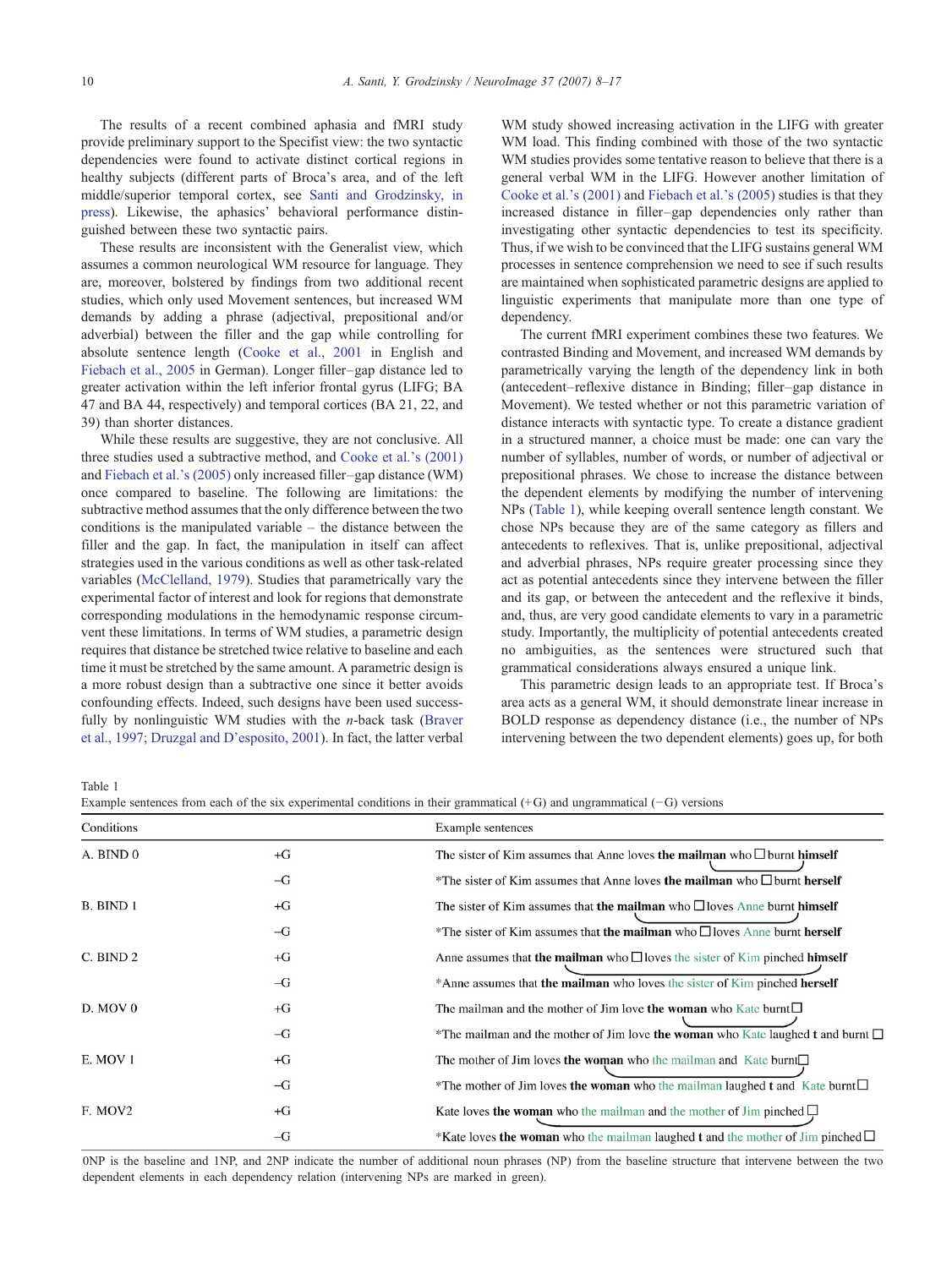Movement and Binding. A specific role in comprehending sentences with filler–gaps would lead to a linear increase in BOLD response for filler–gaps only, and, hence, a distance by type interaction. We thus looked for a linear effect in Movement that was greater than that for Binding and vice versa, as well as linear effects that cut across both dependencies.

#### Materials and methods

#### Subjects

Eleven students in Linguistics at McGill University volunteered. All participants were right-handed with normal hearing (7 females;  $\bar{X}_{\text{age}}$ =23.05 years). They gave informed consent in accordance with the ethics committee of the Montreal Neurological Institute (MNI).

## Task and stimuli

The subjects performed an auditory grammaticality judgment task, which required that they press one of two buttons on a response box to indicate whether the sentence they heard was grammatical or not. All ungrammatical trials were excluded from fMRI analyses. There were 12 conditions, resulting from a 2 Syntax (BIND, MOV) $\times$ 3 Distance (0 – baseline, and 1, or 2 additional intervening  $NPs$ ) × 2 Grammaticality (+GRAM, −GRAM) design (see Supplementary material; see [Table 1](#page-2-0)). Distance between the filler/antecedent and gap/reflexive was parametrically varied through the number of intervening NPs. Sentence length remained the same across all conditions (13 words, 16–17 syllables), although syntactic structure was slightly modified in order to increase the number of intervening NPs, grammaticality was preserved.

In Binding (BIND), the antecedent–reflexive dependency is constrained by a locality condition. Thus, in order to increase the distance between the antecedent and its reflexive pronoun in the BIND condition, it was necessary to use a relative clause and, hence there is a subject filler–gap dependency, e.g., ...the mailman who  $\Box$  loves Anne..., in all BIND conditions. Critically, however, the distance between the subject and its gap was not parametrically varied. Distance in BIND, began at a baseline where no NPs intervened between the antecedent and reflexive (see [Table 1A](#page-2-0) – BIND0), and was then increased as the link crossed a relative clause, e.g., …who loves Anne… which had 1 intervening NP (see [Table 1B](#page-2-0) – BIND1), and whose subject was further made into a complex noun phrase …the sister of Kim…, leading to 2 intervening NPs (see [Table 1C](#page-2-0) – BIND2). This linear increase should linearly tax WM because gender and number information that the reflexive pronoun is checked with becomes further away linearly with the more NPs in the embedded relative of the antecedent. In Movement (MOV), distance began at a baseline where there was 1 NP intervening between the filler and the gap (see [Table 1D](#page-2-0) – MOV0), and then distance increased by making the filler–gap relation cross 2 conjoined NPs (see [Table 1E](#page-2-0) – MOV1), and by further making one of these two conjoined noun phrases a complex one (see [Table 1](#page-2-0)F – MOV2). Here, too, WM is taxed as the number of potential antecedents grows.

Ungrammatical sentences for BIND were produced by switching the gender of the reflexive to produce a gender mismatch between the reflexive and its appropriate antecedent (in bold). For MOV, the ungrammatical sentences were produced by creating a coordinate structure mismatch [\(Lasnik and Uriagereka, 1988\)](#page-9-0). By creating a coordinate structure with an intransitive verb in addition to the transitive verb, Movement of the transitive verb's object (marked in bold) from the coordinate structure creates a Movement violation.

There were 12 sentences for each grammatical condition and 8 sentences for each ungrammatical condition. We decided to use fewer ungrammatical than grammatical trials to maximize the number of informative trials (i.e., grammatical trials) while minimizing the duration the subject must be in the scanner. Given that the stimuli sequence was random, the subject could not predict when there would be a grammatical or ungrammatical sentence.

#### Procedure

One or two days prior to scanning the subject was provided with task instructions and given a short practice session. This practice session provided an opportunity to address any questions participants may have about the task prior to them being inside the imaging machine. On the day of scanning the subject was positioned on the bed of the MRI machine. Headphones were given to them for stimuli presentation and their head was placed on an air–vacuum pillow that was used to minimize head Movement. A high-resolution anatomical scan was first acquired, followed by a short practice run of 10 sentences. The practice session provided an opportunity to confirm that the volume was sufficient and that all equipment was properly connected, in addition to giving the subject a chance to warm up to the task. The subject then performed the task across two runs of stimuli. Each run was blocked into 10 sentences with 2 frames of silence interleaving the blocks. All sentences in a block were of the same condition with exception of grammaticality. Of the 10 sentences 4 were ungrammatical. Intermittent scanning was used such that the scanner noise would not interfere with the subject's ability to hear and comprehend the sentences being presented. On average the middle of the scan occurred 3150 ms after the end of the sentence. This delay was chosen since it has been shown that 3000 ms is the approximate delay in the hemodynamic response to peak [\(Belin et al., 1999\)](#page-9-0) and the end of the sentence is where memory load will be highest since that is where linking occurs. Jitter in the delay by  $+500$  ms or  $-500$  ms was used to increase the probability of capturing the peak of the hemodynamic response since the reported 3000-ms delay represents an average. The stimuli in each run were identical but the block ordering was varied. Presentation order of the runs was counterbalanced across subjects.

#### fMRI parameters

Image acquisition was performed with a 1.5 T Siemens Vision imager at the MNI in Montréal, Canada. A localizer was performed followed by whole-brain T1-weighted imaging for anatomical localization  $(256 \times 256$  matrix; 160-176 continuous 1.00 mm sagittal slices). Each functional volume was acquired with a  $64 \times 64$ matrix size and a total volume acquisition time of 1700 ms with an acquisition delay of 7800 ms. Each imaging run produced 147 acquisitions of the brain volume (20 slices, 5 mm slice thickness, TE=50 ms, TR=1.7 s, FA=40°, FOV=320 × 320 mm).

#### Behavioural data analysis

The behavioral Percent Correct Grammaticality Judgment data and Reaction Time data were submitted to a 2 Syntax (MOV, BIND) × 3 Distance (0 – baseline and, 1, or 2 additional NPs) × 2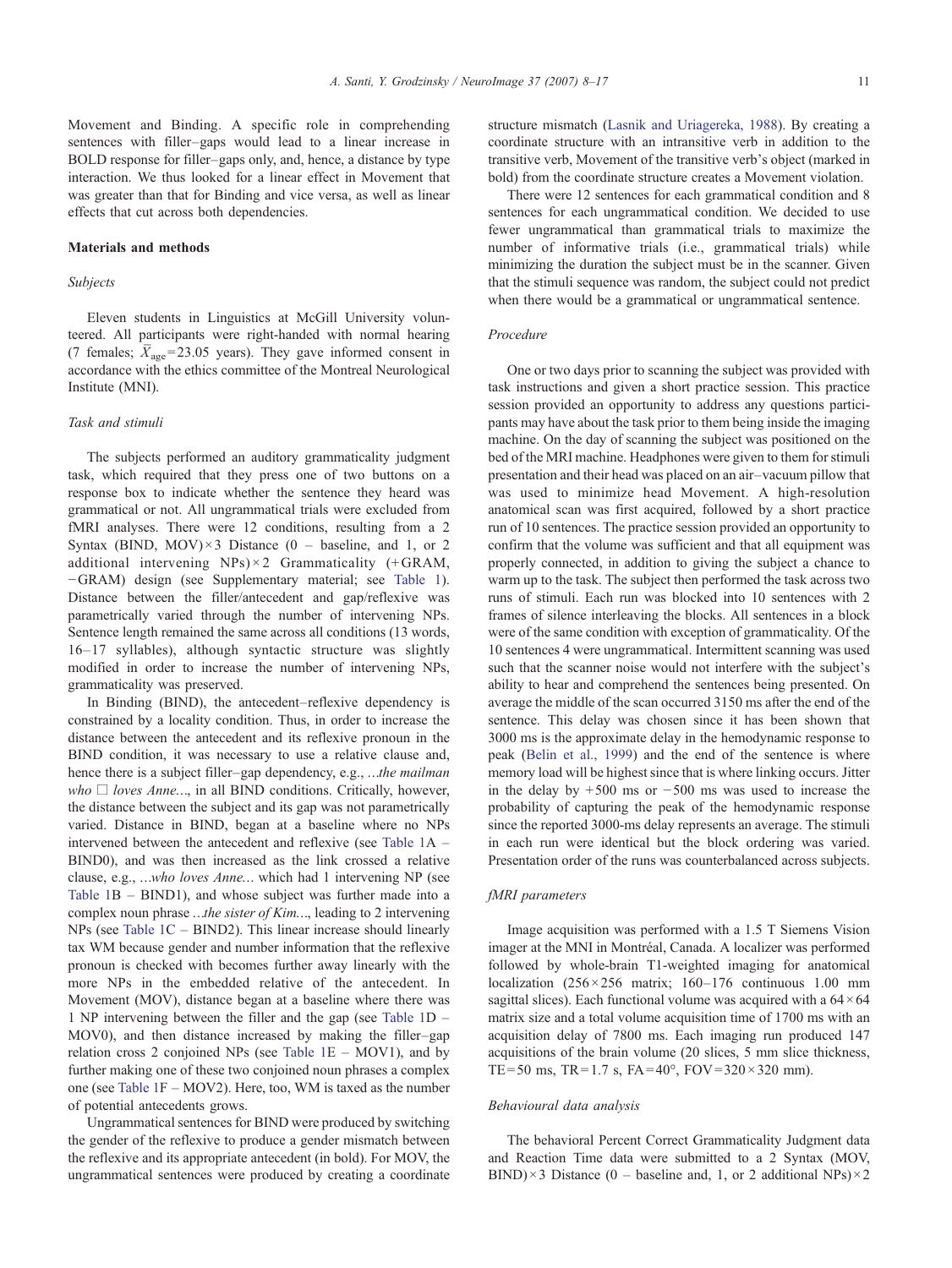Grammaticality (+GRAM, −GRAM) repeated measures ANOVA in SPSS.

## fMRI data analyses

The data were preprocessed with a spatial filter ( $FWHM = 8$  mm) and motion corrected. Statistical analyses were performed in FMRISTAT, which is based on the general linear model [\(Worsley](#page-9-0) [et al., 2002\)](#page-9-0). For the primary contrasts the first two frames of silence and all ungrammatical frames were excluded from the analysis. Since we are interested in syntactic processing under normal conditions, the grammatical trials are the only truly informative trials, thus, all ungrammatical trials were excluded from all fMRI analyses. The ungrammatical trials were included solely to give the subject a task that forces them to actively process the stimuli. The design matrix was not convolved with a hemodynamic response function (hrf) since there was one acquisition per event and its position within the trial was based on assumptions about the hrf. In fitting the linear model, linear drift in the data was removed. Based on the model's predictor weightings, contrasts were computed.

Two types of analyses were conducted: (1) linear effect analyses and (2) direct contrasts between the two types of dependencies. The primary aim of the current study was to parametrically manipulate distance within each of the two dependencies. Thus, the results of the linear effect analyses are of most relevance. Further, in parametrically varying dependency distance multiple differences between the BIND and MOV conditions were generated, including rightbranching relative clauses versus center-embedded relative clauses, coordination of NPs or not, and subject versus object Movement. Critically within the parametric variation only one variable changed, but when directly comparing the dependencies these additional variables become an issue. Thus, the results of the direct contrasts between conditions are of less interest. The primary reason for conducting these contrasts is to see whether an area of right middle frontal cortex is activated more by BIND than MOV, as it was in a previous experiment ([Santi and Grodzinsky, in press](#page-9-0)).

Three main design matrices were computed, modeling: (1) a linear effect of distance regardless of syntactic structure, (2) a linear effect of distance separately for Binding and Movement, and (3) a difference between the two constructions not considering distance (for this design matrix all frames of silence were removed). The first design matrix consisted of 3 predictors: (1) coded by 1 s when the scan corresponds to BIND and 0 otherwise, (2) coded by 1 s when the scan corresponded to MOV and 0 otherwise, and (3) coded by 1, 2, 3, or 4 according to the number of intervening NPs within the dependency plus 1. The second design matrix consisted of four predictors: (1) coded by a 1 when the scan corresponded to BIND and 0 otherwise, (2) coded by a 1 when the scan corresponded to MOVand 0 otherwise (3) coded by 1, 2, or 3 when BIND had 0, 1, or 2 intervening NPs, respectively, and (4) coded by 2, 3, or 4 when MOV contained 1, 2, or 3 intervening NPs. The third design matrix had 1 predictor: (1) coded by 1 when MOV and 0 when BIND. The first design matrix was used to test for an effect of distance that cut across the two syntactic dependencies (i.e., contrast (0 0 1)). The second design matrix was used to determine if the variables, distance and syntactic type, interacted. Specifically, we looked for a linear effect in Movement that was greater than that for Binding and vice versa (i.e., contrast (0 0 −1 1) for linear effect MOV>linear effect BIND and contrast (0 0 1 – 1) for linear effect of BIND > linear effect MOV). Furthermore, the second design matrix tested for which areas demonstrated a linear effect of distance for each of the dependencies (i.e., contrast (0 0 1 0) to investigate a linear effect of BIND, and contrast (0 0 0 1) to investigate a linear effect of MOV). An area not only had to show that there was a greater linear effect for the one dependency over the other (i.e., linear  $MOV$  > linear BIND) but also that the same dependency demonstrated a linear effect (i.e., linear MOV) in that area to be reported as showing an interaction effect. The third design matrix was used to determine if there was an overall difference between the two types of syntactic dependencies (i.e., contrast (1) for MOV greater than BIND and (−1) for BIND greater than MOV).

The contrasts from the two runs for each subject were combined in a weighted average, transformed to a standardized space (MNI coordinates) using in-house software [\(Collins et al., 1994\)](#page-9-0), and then entered into group maps (fixed effect). The group maps were searched for clusters with minimum volumes of 100 mm<sup>3</sup> and  $p<0.005$  (uncorrected).

In order to obtain a better visualization of the effects, the t-values for each condition were extracted from the group map. The t-value for each individual condition were computed from a fourth design matrix with 6 predictors: (1) coded with 1 s when BIND0 and 0 otherwise, (2) coded with 1 s when BIND1 and 0 otherwise, (3) coded with 1 s when BIND2 and 0 otherwise, (4) coded with 1 when MOV0 and 0 otherwise, (5) coded with 1 when MOV1 and 0 otherwise and (6) coded with 1 when MOV2 and 0 otherwise. The tvalues corresponding to all voxels in a region of interest were then averaged within a condition and plotted.

For precise localization, we computed the probability that activation within LIFG lies within Broca's area through the use of [Amunts et al.'s \(1999\)](#page-9-0) cytoarchitectonic probability maps of BA 44 and BA 45 [\(http://www.bic.mni.mcgill.ca/cytoarchitectonics/](http://www.bic.mni.mcgill.ca/cytoarchitectonics/)). The MNI Coordinates of our LIFG ROIs were converted into the voxel coordinates of the probability maps. These coordinates were then used in extracting values from these voxels in the probability maps. The values were then averaged. The value at each voxel in [Amunts et](#page-9-0) [al.'s \(1999\)](#page-9-0) map corresponds to the number of subjects with overlapping cytoarchitectonic structure. Therefore, the average value for the ROI needed to be divided by the number of brains  $(n=10)$ entered into the probability map in order to derive a percentage.

## Results

#### Behavioural

Despite the fact that the stimuli were cumbersome, mean percent correct grammaticality judgments in all twelve conditions were  $>90\%$  (see [Fig. 1](#page-5-0)). None of the main effects or interactions was significant. There was neither a significant linear effect of distance nor an interaction between the linear effect of distance and syntactic construction.

The reaction time data (see [Fig. 2\)](#page-5-0) demonstrated a 3-way interaction of syntax  $\times$  distance  $\times$  grammaticality ( $F(2,20) = 4.91$ ,  $p= 0.018$ ). The 2-way interaction between syntax and distance was investigated at each level (i.e., 0 – baseline, and 1 and 2 additional NPs) of the distance variable. There was a significant interaction between syntax and grammaticality at Distance =  $1 (F(1,10) = 8.68,$  $p= 0.015$ ) and Distance = 2 ( $F(1,10) = 10.395$ ,  $p= 0.009$ ). The 2way interaction at Distance = 1 and Distance = 2 was due to a main effect of grammaticality for the Movement condition, whereby at both Distance = 1  $(F(1,10) = 10.379, p = 0.009)$  and Distance = 2  $(F(1,10)=12.92, p=0.005)$  the reaction time for the ungrammatical condition was faster than the grammatical condition. There was no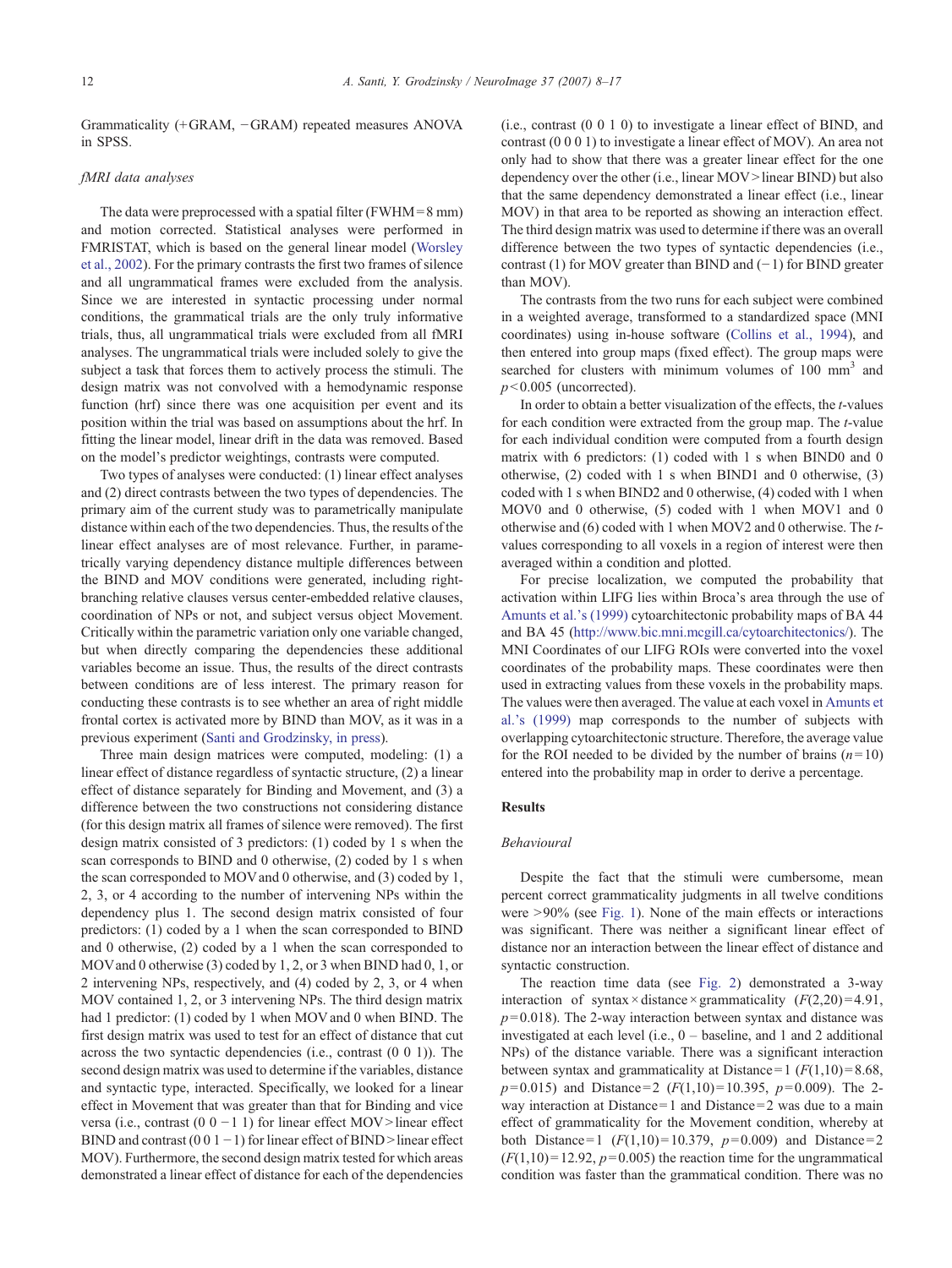<span id="page-5-0"></span>

Fig. 1. Mean percent correct grammaticality judgments ± S.E.M. across all conditions. BIND +G, grammatical binding condition; BIND−G, ungrammatical binding condition; MOV +G, grammatical Movement condition; MOV−G, ungrammatical Movement condition.

main effect of grammaticality at either Distance =  $1$  or Distance =  $2$ for binding. Critically, however, there was no main effect of syntax, indicating that the WM-load was equivalent in the two dependencies. The only difference between the two dependencies was at Distance = 1 and Gram= Ungrammatical, where Movement had a faster RT  $(F(1,10)=9.13, p=0.013)$ , although there was a marginal effect of syntax at Distance= 2 and Gram = Grammatical  $(F(1,10)$ = 4.505,  $p=0.060$ ). This marginal effect was due to the Movement condition having a slower RT than the Binding condition (see Fig. 2).

## fMRI

We report four relevant results of two kinds: A. Linear Effects: (1) Left Inferior Frontal Gyrus (LIFG): a positive linear effect for Movement and a negative linear effect for Binding created an interaction between distance (i.e., WM) and syntactic type, (2) Right Inferior Temporal Gyrus (RITG): a positive linear effect for Binding and no linear effect for Movement led to an interaction between WM and syntactic type, (3) bilateral Parahippocampal Gyrus/Fusiform Gyrus (PHG/FG): a main linear effect of distance (i.e., across syntactic type). B. Direct Contrast Effect: (4) Right Middle Frontal Gyrus (RMFG): greater activation for Binding than Movement led to a main effect of syntactic type. Each of these will be discussed in turn below.

#### LIFG

WM selectivity in this region was demonstrated in 2 ways: an interaction effect between dependency and linear effect of distance (see [Fig. 3;](#page-6-0) [Table 2\)](#page-7-0); moreover, the maps of a positive linear effect of movement and a negative linear effect of binding were located within Broca's area. A precise localization of these results was obtained with the help of [Amunts et al.'s \(1999\)](#page-9-0) cytoarchitectonic probability map of these areas: according to this map, the positive distance effect for Movement is contained within BA 45 with a probability of 47.01%, while the negative distance effect of Binding is more medial and within BA 44 with a probability of 23.30%.

An elaboration of these probability values and how they are obtained is necessary. [Amunts et al.'s \(1999\)](#page-9-0) map is created by superimposing the cytoarchitectonic borders of BA 44 and 45 onto a template brain. These evince a high degree of variability – there is no single voxel in the probability map in which BA 44 of all 10 subjects overlap. The highest number of subjects with overlapping cytoarchitectonics at any one voxel in this map is 9 (though there is a small area in the map of BA 45 in which all 10 subjects overlap). This provides a first hint of the variability in the location of Brodmann areas among subjects.

The threshold for the probability map must be set at 5 of the 10 subjects used by [Amunts et al. \(1999\),](#page-9-0) in order to get a volume the size of an average BA 44 or 45. Thresholding it at a lower value increases the number of voxels beyond the size of a typical BA 44 or BA 45. This, again, is due to the great variability between subjects.

The numbers we provide for Movement in BA 45 and Binding in BA 44 reflect a high degree of overlap between the activations and the respective areas, although they may seem quite low. Critically, in no activated voxel for the positive linear effect of movement did we find in the BA 45 probability map zero subject overlap. Only 1 voxel of those activated by a negative linear effect for binding corresponded to 0 subject overlap in the probability map of BA 44. Secondly, the cluster for the positive linear effect of movement contains 3 voxels corresponding to seven subject overlap, a relatively high value, and the most frequent subject overlap value was 5. Based on our calculations, we can assert with confidence that the positive Movement effect was in BA 45, and the negative Binding effect in BA 44.

#### RITG

A positive linear effect of distance for the Binding stimuli that was greater than that in the Movement stimuli. In looking at the maps of the linear effects of each structure, only the positive linear effect for Binding was significant. There was no linear effect of distance for the Movement stimuli (either positive or negative) within this region.

#### Bilateral PHG/FG

This region demonstrated increasing activation with increasing distance (i.e., number of intervening NPs) irrespective of construction type (see [Fig. 3;](#page-6-0) [Table 2](#page-7-0)). While the right hemisphere



Fig. 2. Mean reaction time  $(s) \pm S.E.M.$  across all conditions. BIND+G, grammatical binding condition; BIND−G, ungrammatical binding condition; MOV+ G, grammatical Movement condition; MOV−G, ungrammatical Movement condition.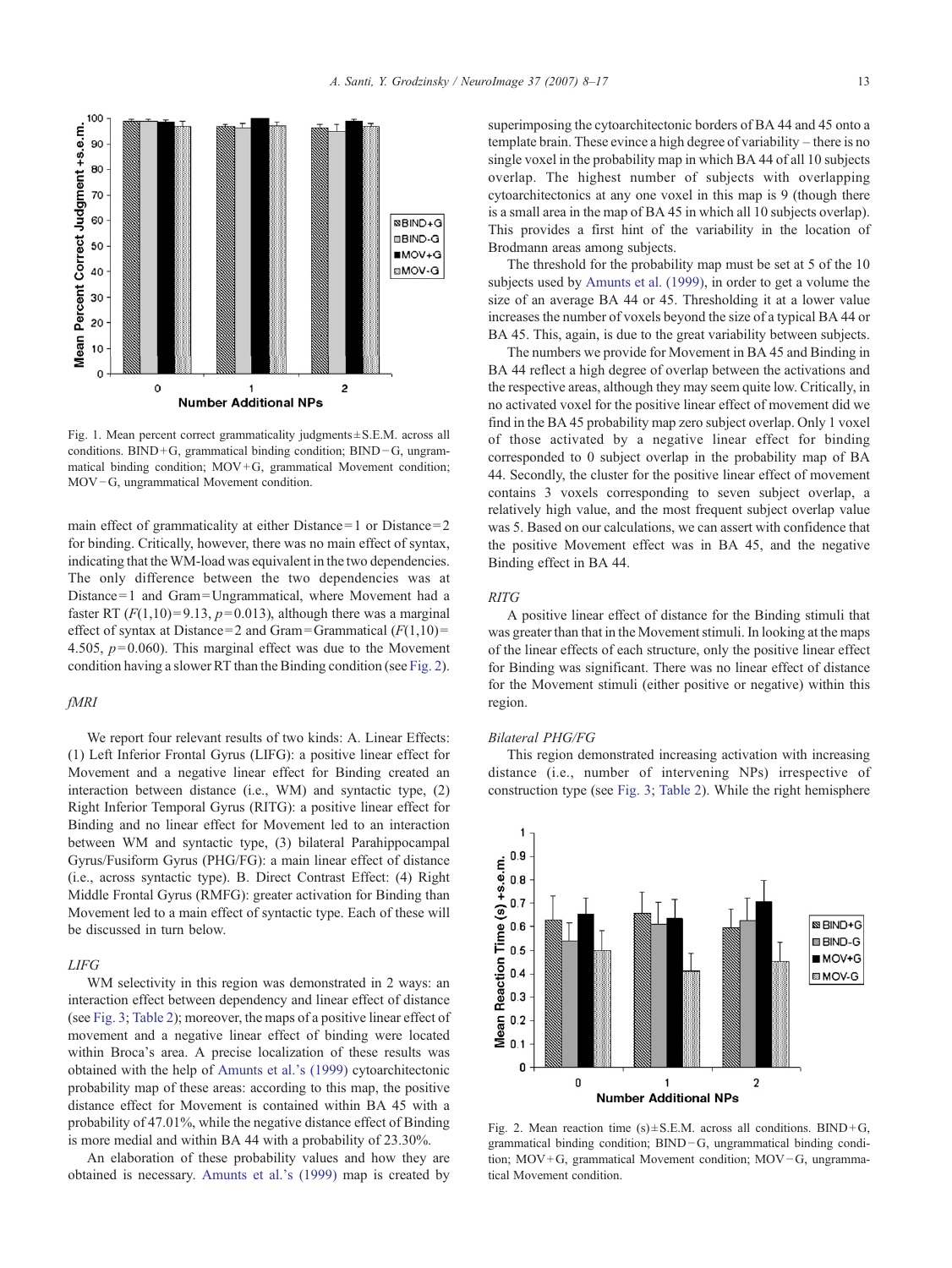<span id="page-6-0"></span>

## a. Movement Linear Effect > Binding Linear Effect





## c. Binding Linear Effect > Movement Linear Effect



Fig. 3. Regions demonstrating a linear effect of distance with charts identifying the average t-value from the group map for each condition. The left inferior frontal gyrus (LIFG) demonstrated an interaction between distance and sentence type (map searched for clusters above a threshold of  $t(1826)=2.5762$ ,  $p=0.005$ ). The LIFG ROI is presented in green and [Amunts et al.'s \(1999\)](#page-9-0) probability map of BA 45 is presented in red. In LIFG, a positive linear effect of distance was produced by the Movement stimuli (a). A linear effect of distance regardless of sentence type was produced bilaterally in the parahippocampal gyrus/fusiform gyrus (LPHG/FG; b; map searched for clusters above a threshold of  $t(1848) = 2.5762$ ,  $p = 0.005$ ). The average t-values are for the LPGH/FG only. The right inferior temporal gyrus (RITG) demonstrated a linear effect of distance for the binding condition (map searched for clusters above a threshold of  $t(1826) = 2.5762$ ,  $p=0.005$ ) but not the Movement condition (c).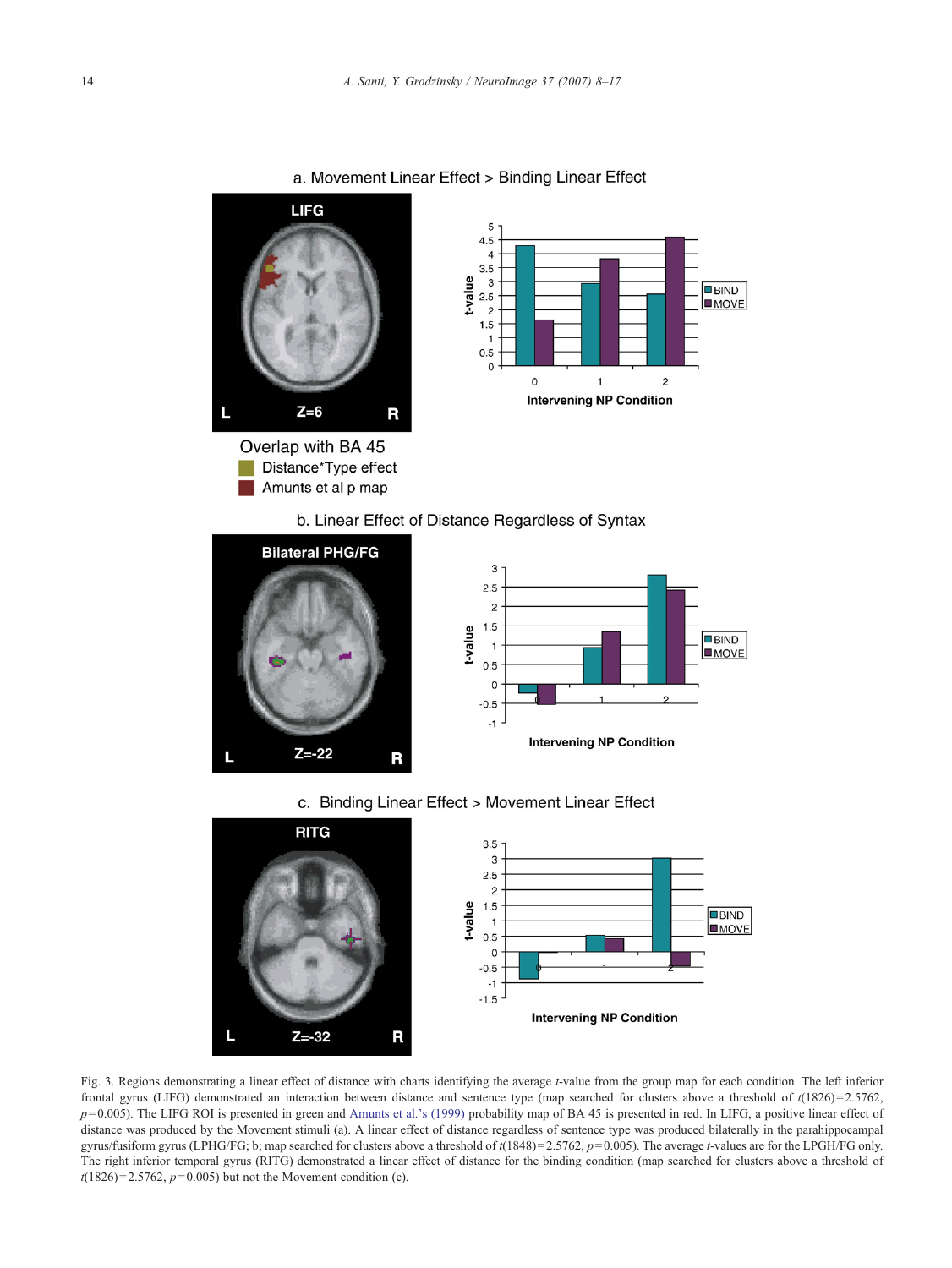<span id="page-7-0"></span>Table 2 Description of the regions activated by the linear effect analyses

| Linear effect        | Gyrus       | ВA | Volume<br>(mm <sup>3</sup> ) | X     | Y     | Z     |
|----------------------|-------------|----|------------------------------|-------|-------|-------|
| MOV>BIND             | LIFG        | 45 | 328                          | $-50$ | 32    | 6     |
| MOV positive         | LIFG        | 45 | 128                          | $-50$ | 33    | 8     |
| <b>BIND</b> negative | LIFG        | 44 | 224                          | $-39$ | 19    | 10    |
| General positive     | LPHG/FG     | 36 | 1712                         | $-40$ | $-28$ | $-22$ |
| General positive     | RPHG/FG     | 36 | 704                          | 44    | $-22$ | $-26$ |
| BIND>MOV             | <b>RITG</b> | 20 | 1296                         | 48    | $-16$ | $-32$ |
| <b>BIND</b> positive | <b>RITG</b> | 20 | 2752                         | 46    | $-18$ | $-29$ |

The type of analysis (i.e., Effect), the gyral location, Brodmann area (BA), volume (in mm<sup>3</sup>), and mean  $X$ ,  $Y$ , and  $Z$  Montreal Neurological Institute (MNI) coordinates are presented.

RPHG, Right Parahippocampal Gyrus; FG, Fusiform Gyrus; LIFG, Left Inferior Frontal Gyrus; LPHG, Left Parahippocampal Gyrus; RITG, Right Inferior Temporal Gyrus.

activation is in close proximity to the RITG region that demonstrated an interaction effect of distance by syntactic type, the two regions only share 6 voxels (out of 88 voxels in the map of a linear effect across dependency and  $162$  voxels in the map of linear BIND $>$ linear MOV) in common clearly identifying their distinctness (see [Fig. 3;](#page-6-0) Table 2). This seems to suggest that Binding produces greater spatial extent of activation in the right medial temporal lobe.

#### RMFG

This showed greater activation for one dependency over another without there being a linear increase in activation with distance (see Table 3). RMFG is of interest, as it is similar to a region that likewise demonstrated a main effect of Binding in a previous study ([Santi and](#page-9-0) [Grodzinsky, in press\)](#page-9-0). Like these previous results with 0 additional intervening NPs, the t-values for Binding are around silence, whereas the non-Binding *t*-values are negative (see [Fig. 4](#page-8-0)). Although the t-value increases with 1 additional intervening NP or more, this difference did not come out significant in the computed group map when contrasting the two conditions directly.

### Discussion

The results of this parametric study point toward a syntactically specialized WM in Broca's area, one that is involved in the processing of filler–gap, or Movement relations. The linear effect of distance interacted with syntactic type within BA 45. Specifically, the Movement structure demonstrated a positive linear effect of distance, but the Binding structure did not. If Broca's area responded generically to WM demands we would not expect to see an interaction but simply a linear effect regardless of syntactic type, as we did bilaterally in the PHG/FG.

These findings are consistent with results from aphasia, whereby Broca-lesioned patients' comprehension of sentences with filler–gaps is impaired but preserved on sentences with reflexive binding ([Grodzinsky et al., 1993; Ruigendijk et al., 2006](#page-9-0)). Additionally, they nicely complement studies in aphasia, which show a double dissociation between general verbal WM (assessed with digit-span word-span and  $n$ -back tests) and comprehension of filler–gap dependencies. Conduction and anomic aphasics with impaired verbal WM do not show impaired comprehension of filler–gap dependencies, whereas agrammatic aphasics with more limited general verbal WM impairments do show impaired

comprehension of filler–gap dependencies ([Martin, 1987; Miera](#page-9-0) [and Cuetos, 1998; Friedmann and Gvion, 2003](#page-9-0)).

While these results clearly point to a specialization, and argue against a common WM resource for the processing of the 2 dependencies in Broca's area, there are regions that respond generically to WM demands (i.e., do not discriminate between syntactic differences). The fact that the PHG/FG responded is not surprising, given that it is activated by a variety of other verbal [\(Rama et al., 2001; Sakai et al., 2002](#page-9-0)) and visual [\(Wager and Smith,](#page-9-0) [2003; Ranganath and D'esposito, 2005\)](#page-9-0) WM tasks. However, the activation of the PHG/FG might be a bit surprising from the perspective of the literature on the neuroimaging of sentence comprehension. Medial inferior temporal regions are reported less frequently by neurological studies of language than are superior temporal and inferior frontal regions [\(Caplan et al., 1998; Cooke et](#page-9-0) [al., 2001](#page-9-0)). Furthermore, when medial temporal regions are reported they are not given much focus. Its sparse appearance in the literature might be related to the subtractive designs, which might not be as sensitive to the WM demands, as is a parametric design. Furthermore, the literature puts greater focus on activation within Broca's and Wernicke's area given their theoretical focus that developed from earlier work in aphasia.

While there was a bilateral linear effect of distance in the medial temporal cortex, Binding demonstrated a greater spatial distribution in the right hemisphere. This was determined, through an interaction between distance and syntactic type in cortex adjacent to the main effect of distance in the RPHG/RFG. This region demonstrated a positive linear effect to Binding only.

A region that was more sensitive to the needs of Binding than Movement is the RMFG. Although the RMFG seemed, based on the t-value scores, sensitive to WM demands in a step fashion (from 0 to 1 additional intervening NPs), the differences were not significant in the group maps that compared the individual conditions. Thus, we cannot conclude that it is involved in WM processes, but rather that it is recruited by some other need in Binding constructions.

Table 3

Description of the regions activated by the difference between the two syntactic dependencies

| Effect     | Gyrus                 | <b>BA</b> | Volume<br>$\text{mm}^3$ | X     | Y     | Z        |
|------------|-----------------------|-----------|-------------------------|-------|-------|----------|
| BIND>MOV   | <b>RMFG</b>           | 10        | 832                     | 42    | 58    | $-8$     |
| BIND>MOV   | <b>LSTG</b>           | 21        | 5160                    | $-62$ | $-40$ | $\Omega$ |
| BIND>MOV   | LiPCS                 | 4/6       | 1240                    | $-52$ | 14    | 28       |
| BIND>MOV   | <b>RSTG</b>           | 21        | 472                     | 70    | $-42$ | $\Omega$ |
| BIND>MOV   | <b>RITG</b>           | 36        | 864                     | 48    | $-28$ | $-16$    |
| MOV > BIND | <b>RIns</b>           | 13        | 3344                    | 44    | $-20$ | 24       |
| MOV > BIND | <b>LSEG</b>           | 9         | 944                     | $-34$ | 28    | 42       |
| MOV > BIND | CingG/<br><b>RSFG</b> | 32/9      | 3840                    | 6     | 58    | 2        |
| MOV > BIND | <b>RMTG</b>           | 21        | 168                     | 59    | $-3$  | $-14$    |
| MOV > BIND | <b>RITG</b>           | 38/21     | 528                     | 36    | 3     | $-32$    |

The type of analysis (i.e., Effect), the gyral location, Brodmann area (BA), volume (in  $mm<sup>3</sup>$ ), and mean X, Y, and Z Montreal Neurological Institute (MNI) coordinates are presented.

RMFG, Right Middle Frontal Gyrus; LSTG, Left Superior Temporal Gyrus; LiPCS, Left Inferior Precentral Sulcus; RSTG, Right Superior Temporal Gyrus; RITG, Right Inferior Temporal Gyrus; RIns, Right Insula; LSFG, Left Superior Frontal Gyrus; CingG, Cingulate Gyrus; RSFG, Right Superior Frontal Gyrus; RMTG, Right Middle Temporal Gyrus.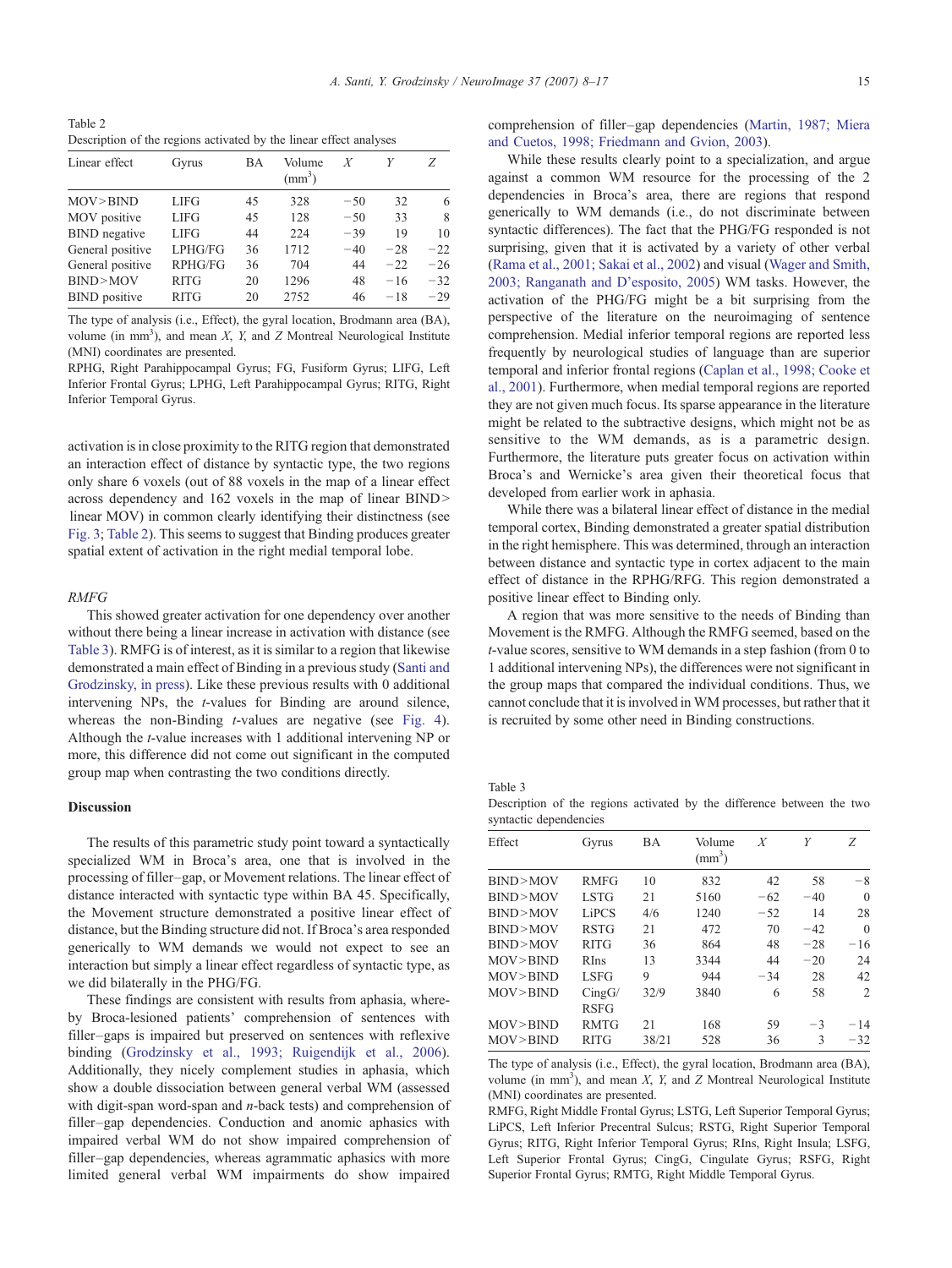#### Binding > Movement

<span id="page-8-0"></span>

Fig. 4. Activation of the right middle frontal gyrus (RMFG) for the [Binding−Movement] contrast (map searched for clusters above a threshold of t(1386)= 2.5762,  $p=0.005$ ). The average *t*-value for each of the conditions within the region is presented.

While there were additional areas activated by the direct contrast of [BIND−MOV] as well as [MOV−BIND], they should not be focused on. The reason being, that the primary aim of the current study was to parametrically manipulate distance within each of these dependencies. In doing so, multiple differences between the BIND and MOV conditions were generated, including right-branching relative clauses versus center-embedded relative clauses, coordination of NPs or not, and subject versus object movement. The critical point is that within the parametric variation only one variable changed, but when directly comparing the dependencies these additional variables become an issue. Despite these various differences, it is nice to see the replication of the RMFG activation by the binding contrast.

Finally, the negative linear trend for Binding in a region of LIFG is more difficult to understand. Although negative trends associated with increasing WM load have been reported in the literature previously, they have thus far resisted explanation. In the current study, the combination of two factors of the design could account for this negative linear effect: (1) intermittent scanning and (2) subject filler–gap in the binding condition (see description of the stimuli in Materials and methods). Since intermittent scanning was used, it is possible that the negative linear trend was due to the subject filler–gap becoming increasingly further away from the point of scanning and thus having the scan capturing a point along the hrf that is further and further from its peak. Put another way, the decreasing activation could be related to the peak of activation to the subject filler–gap becoming temporally further offset from the onset of the scan.

There may be an inclination towards an alternative interpretation of this negative linear trend for binding, which is to associate the binding dependency with cases in which processing dependent final elements becomes easier with greater distance from the dependent initial item (i.e., so-called antilocality effects; [Konieczny, 2000\)](#page-9-0). This alternative interpretation is problematic, since the antilocality effects critically require the dependent final element to be predicted at the dependent initial element. For example, a verb is predicted whenever there is a subject. In verb final languages, such as German, the distance between the subject and the verb can be increased by having a direct object and relative clause intervene between the two. Effects have been observed whereby it is easier to process the verb the greater the distance it is from its subject, and have thus been

referred to as antilocality effects. Critically the verb can be predicted as soon as the subject is processed. Since in the case of binding there is no way to predict the reflexive pronoun, an argument for antilocality (i.e., the reflexive becomes easier to process the further it is from its antecedent) cannot account for the negative linear effect observed with increasing distance between the reflexive pronoun and its antecedents.

In sum, then, this study set out to determine whether there are associations/distinctions with regards to WM in syntax. The complicated picture we found has a little of both. Most critical was the distinction within LIFG. Contrary to some current views the LIFG region that is activated by syntactic Movement is not simply due to a role in general WM. Further, this result is inconsistent with the perspective that Broca's area is only sensitive to the linearization of arguments in a sentence [\(Bornkessel et al., 2005; Grewe et al.,](#page-9-0) [2006\)](#page-9-0). While the filler–gap distance was parameterized, there was no parametric variation in the complexity of argument linearization. The result demonstrates that Broca's area is specific to the WM needs of syntactic Movement rather than general to dependency relations. The degree of specificity requires further testing. As was mentioned in the Introduction the two dependencies differ with respect to their demands on WM. Binding taxes retrieval processes, whereas Movement (at least in the cases tested here) taxes storage processes. Thus, it may be the case that this region is specific to storage processes across syntactic type or possibly even across modality. A variety of additional studies is required to dissociate these possible alternatives. Another novel finding from the current study was that WM load had a significant effect in bilateral medial temporal lobes for both dependency relations.

### Acknowledgments

This work was supported by Canada Research Chairs, Canada Foundation for Innovation, Natural Sciences and Engineering Research Council, and McGill VP–Research Grant.

#### Appendix A. Supplementary data

Supplementary data associated with this article can be found, in the online version, at [doi:10.1016/j.neuroimage.2007.04.047.](http://dx.doi.org/doi:10.1016/j.neuroimage.2007.04.047)